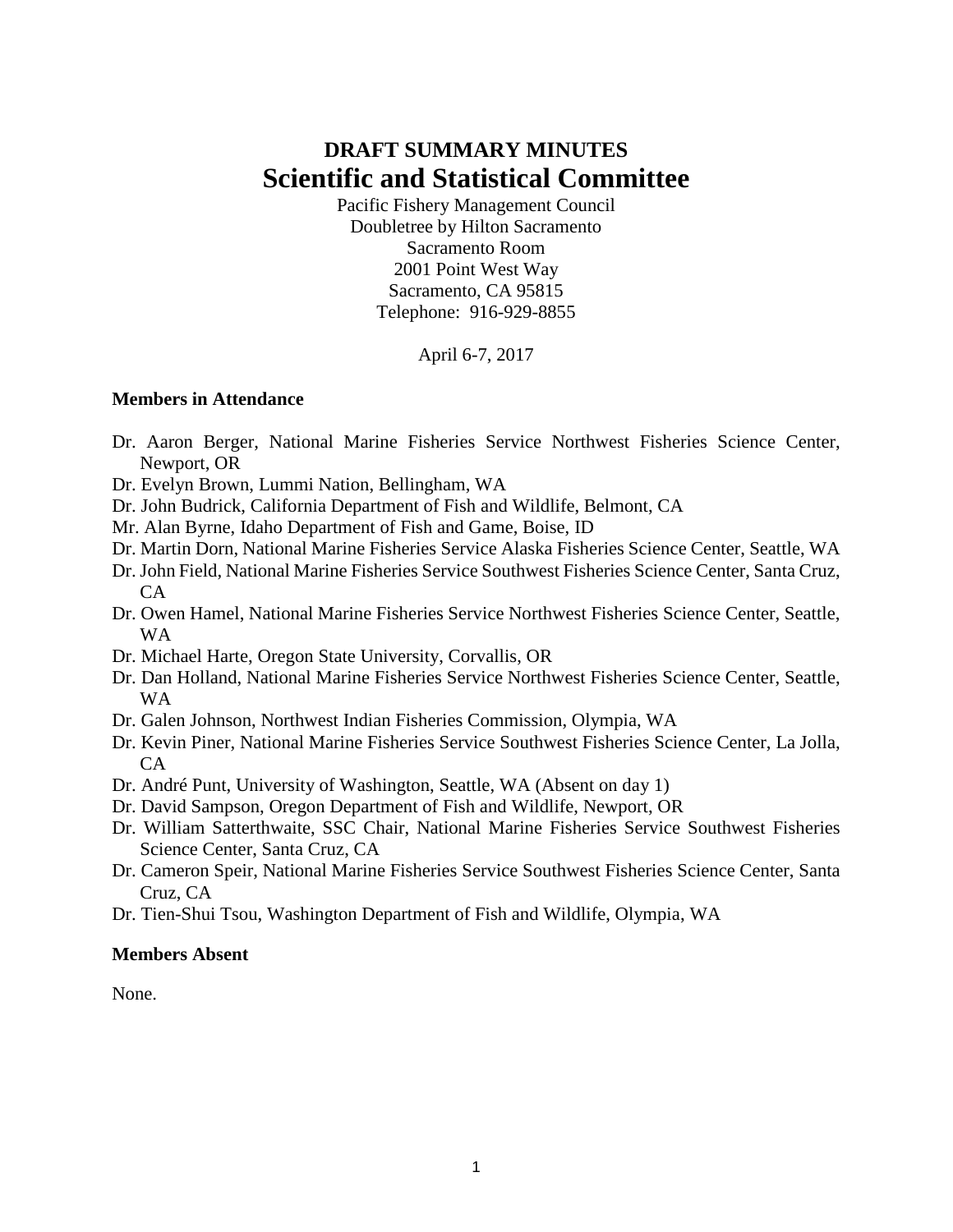| SSC Recusals for the April 2017 Meeting |                                                                                                                                                                       |                                                |  |  |  |  |
|-----------------------------------------|-----------------------------------------------------------------------------------------------------------------------------------------------------------------------|------------------------------------------------|--|--|--|--|
| <b>SSC</b> Member                       | <b>Issue</b>                                                                                                                                                          | <b>Reason</b>                                  |  |  |  |  |
| Dr. John Field                          | Review the Draft, "Implementing"<br>a Next Generation Stock<br>Assessment Enterprise: An<br>Update to NOAA Fisheries'<br><b>Stock Assessment Improvement</b><br>Plan" | Dr. Field contributed to<br>the draft document |  |  |  |  |

## *A. Call to Order*

Chairman Will Satterthwaite called the meeting to order at 10:30 a.m. Mr. Tracy briefed the SSC on the issues to be discussed this week.

#### *E. Salmon Management*

2. Methodology Review Preliminary Topic Selection

The Scientific and Statistical Committee (SSC) met with Mr. Larrie LaVoy (NMFS West Coast Region) to discuss possible methodology review topics for 2017. The most recent Chinook Fishery Regulation Assessment Model (FRAM) documentation published on the Council website is dated October, 2008. The Model Evaluation Workgroup (MEW) plans to update the FRAM documentation to reflect changes that have been incorporated into the model since then. The Salmon Technical Team and the Sacramento River Winter Chinook Workgroup had no new items for methodology review topics.

Specific items for possible review are listed below with the responsible party listed in parentheses:

• Chinook FRAM model documentation including FRAM algorithms and a user's manual (MEW).

It may be possible for the SSC Salmon Subcommittee to review the FRAM documentation with a webinar rather than an in-person meeting.

1. Sacramento River Winter Chinook Harvest Control Rule Review

Dr. Michael O'Farrell (Southwest Fisheries Science Center) presented the Sacramento River winter Chinook management strategy evaluation (MSE) to the Scientific and Statistical Committee (SSC). This MSE builds upon a previous analysis reviewed and endorsed by the SSC in March 2014 [\(Agenda Item F.8.a, Attachment 2, March 2014\)](http://www.pcouncil.org/wp-content/uploads/F8a_ATT2_SRWC_MSE_2012_02_28_MAR2014BB.pdf) and preseason abundance forecast approaches reviewed in November 2016 [\(Agenda Item D.2, Attachment 1, November 2016\)](http://www.pcouncil.org/wp-content/uploads/2016/10/D2_Att1_SRWC_forecast_rev_doc_Oct032016_NOV2016BB.pdf). It evaluates nine alternative control rules across a single forecast method and four scenarios for productivity and observation error.

The SSC commends the analysts for this MSE work, which represents an important step in evaluating these alternative control rules.

The MSE considers the long-term results for the alternative scenarios across the nine control rules,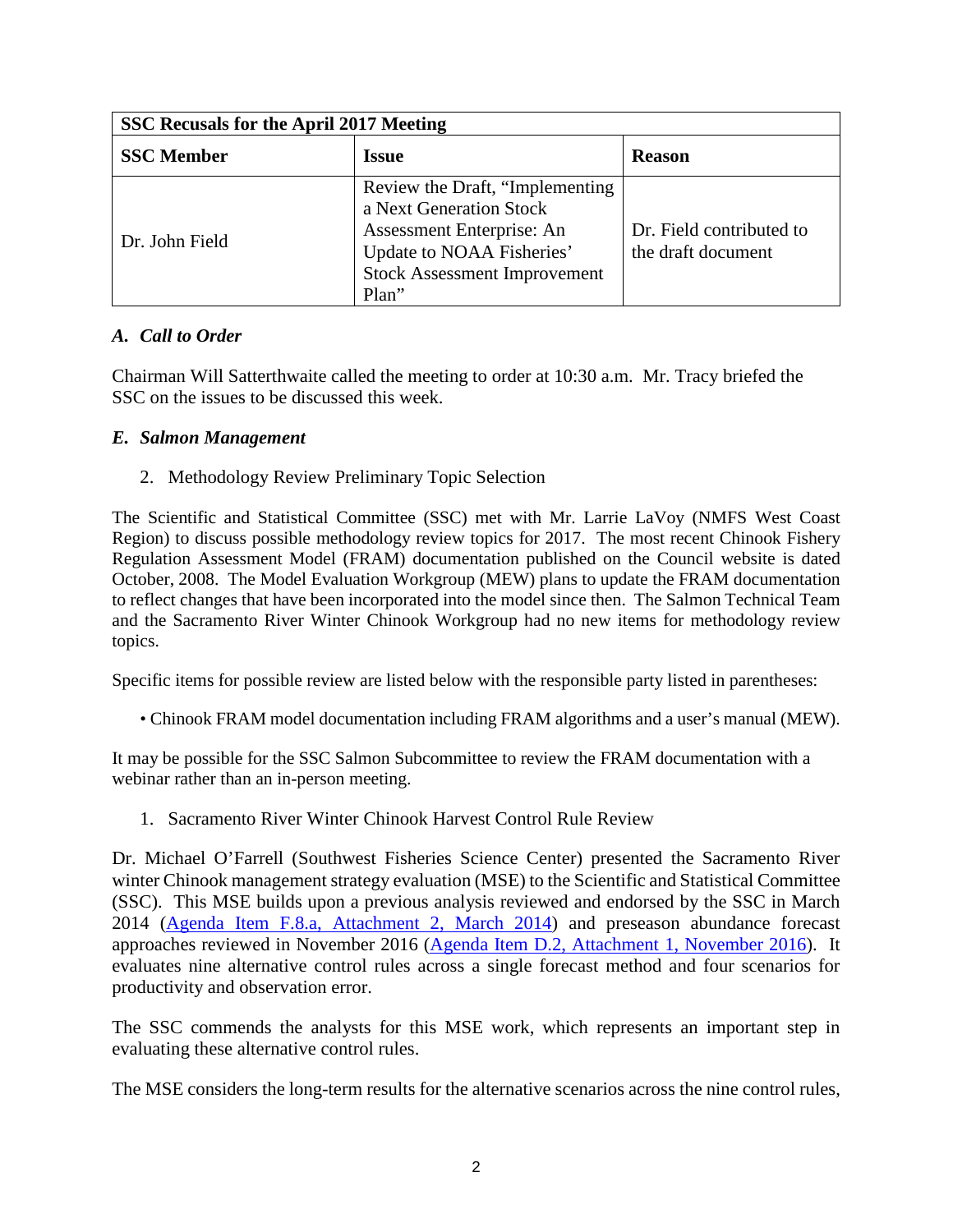but there may be a need to explore more scenarios including those with lower productivity. This could be accomplished by taking the subset of the MSE results (across simulations and years) that are similar to current conditions. The analysts should also consider the following alternative scenarios: (1) lower average productivity; (2) longer or more variable number of years of droughtrelated high water temperature; and (3) alternative temperature-productivity relationships.

The proportion of time that the allowable age-3 impact rate specified by each control rule is greater than or equal to 0.2 is displayed in Figure 3. However, the pattern of allowable impact rates varies greatly among the control rules. A better display of this information would be a table showing the proportion of years with allowable impact rates within different ranges. This would illustrate both the frequency and magnitude of change in allowable impact rates.

#### *SSC Notes:*

*The age-2 impact rate is unknown but subsumed into natural mortality estimates used in the analysis, with no response to changes in fishing intensity. The analysts are encouraged to explore if linking age-2 and age-3 impact rates makes a difference in the MSE results.* 

*The realized age-3 impact rate displayed in Figure 3 of the SRWCW Report 1 of Agenda Item E.1.a represents only one of two processes which differentiate the realized impact rate from the control rule impact rate in each year (implementation error in the "realized" impact rate describing the probability of being impacted for each fish, but not demographic stochasticity in the binomial process used to determine the integer number of fish harvested). The actual realized impact rate, representing both processes, should be displayed.* 

*Relative to the Winship et al. model reviewed in 2014: Abundance forecasts are made separately for each sex and for hatchery versus natural origin fish. A temperature covariate was added for egg to fry survivorship.* 

*All scenarios include implementation error, but the last scenario has no observation error in the forecast.* 

*Could autocorrelation in implementation error be considered? Abundance of target stocks?* 

*Investigate if there is a relationship between reconstructed ocean abundance and impact rate and/or implementation error and, if so, consider including these factors in the model.*

## *G. Coastal Pelagic Species Management*

2. Central Subpopulation of Northern Anchovy (CNSA) Overfishing Limit (OFL) Process

The Scientific and Statistical Committee (SSC) discussed the joint SSC/Coastal Pelagic Species Management Team (CPSMT) report "Central Subpopulation of Northern Anchovy Overfishing Limit Process" [\(Agenda Item G.2.a, Joint SSC/CPSMT Report, April 2017\)](http://www.pcouncil.org/wp-content/uploads/2017/03/G2a_SSCandCPSMT_Rpt_Apr2017BB.pdf), as well as a request by Mr. Chuck Tracy (PFMC) to consider the merits of the status quo overfishing limit (OFL) for the central subpopulation of northern anchovy (CSNA), recommendations for OFL determination in the future, and the best interim approach if the preferred method for establishing an OFL is not yet available.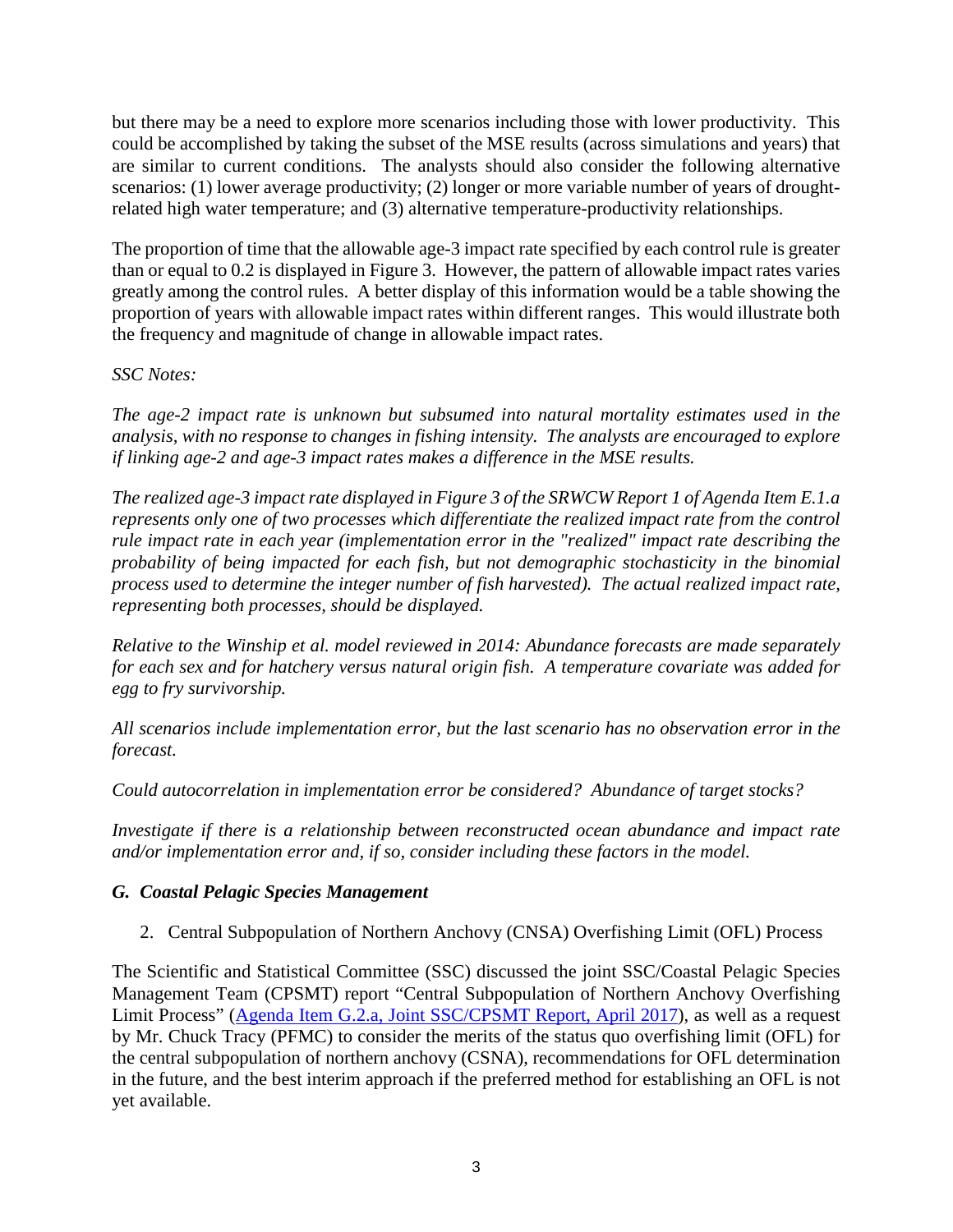The SSC reiterates its concern that the current OFL is based on a model using data from over two decades ago and collected under dramatically different environmental and abundance conditions [\(Agenda Item G.4.a, Supplemental SSC Report, November 2016\)](http://www.pcouncil.org/wp-content/uploads/2016/11/G4a_Sup_SSC_Rpt_NOV2016BB.pdf). However, the SSC also reiterates the need for methodology review of the updated acoustic trawl method (ATM) survey before using the ATM biomass estimate for the CSNA as a basis for management reference points [\(Agenda Item C.3.b, Supplemental SSC Report, April 2011\)](http://www.pcouncil.org/wp-content/uploads/C3b_SUP_SSC_APR2011BB.pdf). The SSC supports holding an ATM methodology review in early 2018 [\(Agenda Item G.3.a, Supplemental SSC Report, April 2017\)](http://www.pcouncil.org/wp-content/uploads/2017/04/G3a_Sup_SSC_CPSmethodology_Apr2017BB.pdf).

In the absence of an approved biomass estimate for the CSNA, the only available option for a new OFL is option A, which would involve updating the Conrad (1991) analysis with data on catch and abundance through 1994 as reported in Jacobson et al. (1995). However, the analysis would still be based on outdated information, and would not be responsive to changes in stock abundance.

In the near term, an approach based on an approved CSNA biomass estimate from the ATM survey (Option C or D) would be an improvement on the status quo because it would make use of more recent information and be more responsive to changes in stock abundance. Option D would require multiple years of data to smooth over, thus Option C would likely be available sooner than Option D.

Although more time consuming, a full assessment, as called for in Option B, has the advantage of making use of the widest range of information about the CSNA. Full stock assessments are generally the preferred approach when sufficient data are available. However, a stock assessment would be sensitive to biological assumptions that may be more consequential for short-lived and dynamic stocks such as northern anchovy. Consequently, there is no way to ensure that a stock assessment would be superior to a simpler approach without evaluating the diagnostics from a completed model. This approach would also require a new assessment (or accepted projection method) every time a new biomass estimate was needed to update the OFL.

The SSC considers all of the options listed in the joint SSC/CPSMT report as potentially viable and would review a well-documented technical analysis based on any of the options identified in the report. The SSC would work with the analysts to identify an appropriate review mechanism.

In choosing the  $F_{\text{MSY}}$  proxy, care must be taken to choose a value that is applicable to the type of biomass (e.g., total versus spawning stock biomass) estimated by the survey. Any new OFL calculation would require consideration of the appropriate acceptable biological catch control rule.

Literature Cited:

- Jacobson, L.D., Lo, N.C.H., Herrick Jr., S. F., and Bishop, T. 1995. Spawning biomass of northern anchovy in 1995 and status of the coastal pelagic fishery during 1994. NOAA Southwest Fisheries Science Center Administrative Report LJ-95-11.
- Conrad, J.M. 1991. A bioeconomic analysis of the northern anchovy. NOAA Southwest Fisheries Science Center Administrative Report LJ-91-26.

## *SSC Notes:*

*FMSY proxies may need to be converted from instantaneous rates to annual fractions.*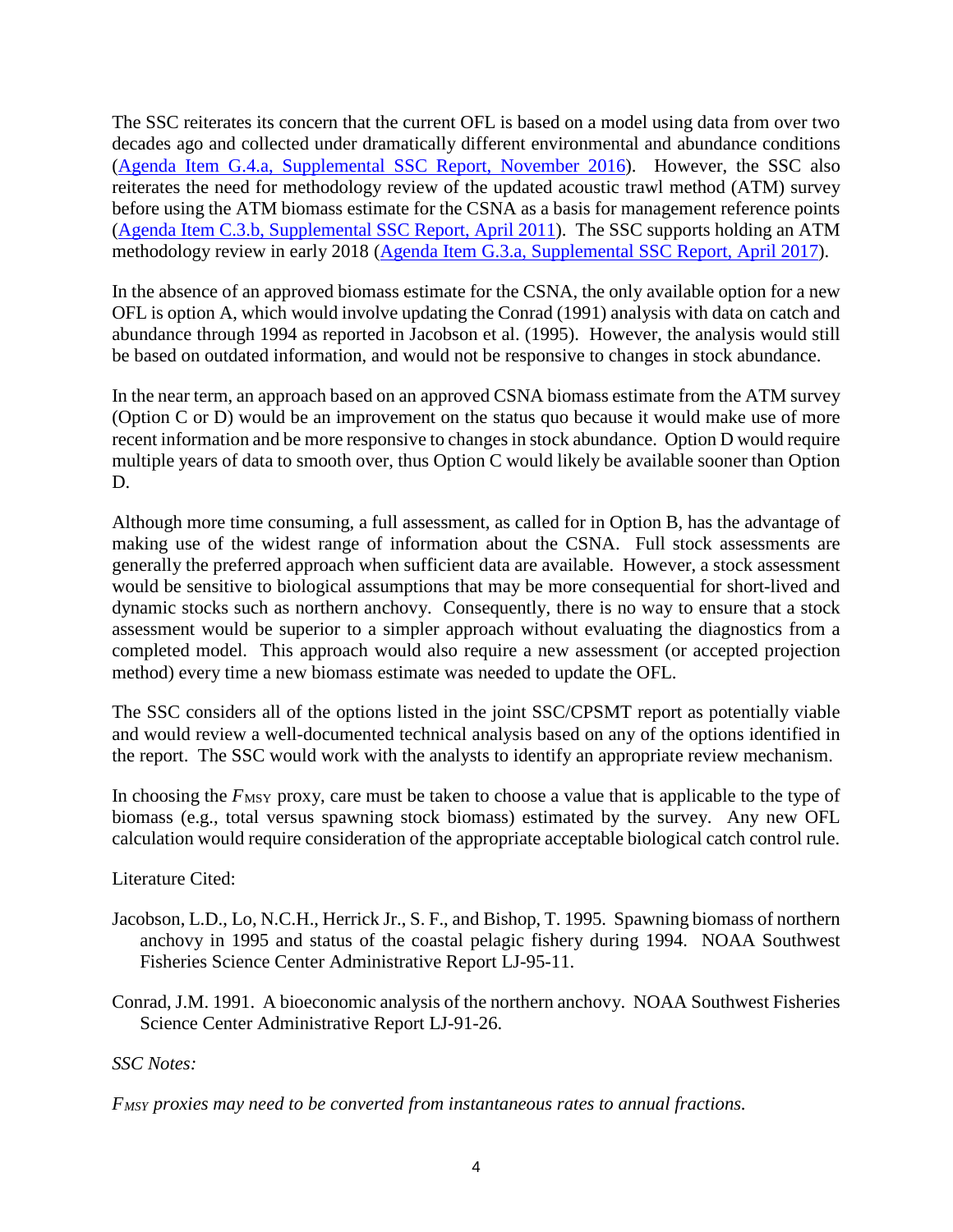*The SSC notes that some recent requests could lead to blurring the line between review body and workgroup. If the SSC participates extensively in the development and execution of analyses, that may compromise its independence during subsequent review to determine best available science.*

5. Final Action on Sardine Assessment, Specifications, and Management Measures

The Scientific and Statistical Committee (SSC) reviewed the 2017 stock assessment of the northern subpopulation of Pacific sardine. Drs. Kevin Hill and Paul Crone (Southwest Fisheries Science Center) presented the results of the stock assessment and Dr. André Punt (SSC) provided an overview of the Stock Assessment Review (STAR) Panel report. The SSC appreciates the effort put forth by the stock assessment team to improve the assessment model in response to previous full and update assessment concerns.

The SSC endorses the 2017 Pacific sardine base case assessment model (termed model ALT in the assessment document) as the best available science for use in managing the northern subpopulation of Pacific sardine. The base case model uses an integrated assessment approach to estimate age 1+ biomass at the start of the 2017/2018 fishing year (1 July 2017). This model is more stable, shows improved fit to recent surveys, and has improved retrospective patterns and thus is an improvement over the 2014 full assessment model and subsequent update assessments. Major differences include starting the assessment in 2005 rather than 1993, excluding the Daily Egg Production Method and Total Egg Production indices, and changing model specifications for natural mortality, weight-at-age, survey selectivity, catchability, and steepness of the stockrecruitment relationship.

There is no direct information on the size of the 2016 year-class, so it is estimated from the stockrecruitment relationship. As a result, there is considerable uncertainty associated with the estimate of age-1+ biomass in 2017. A substantial proportion of total biomass will be from that incoming cohort of uncertain size, especially when the stock size is estimated to be low, as it is presently. There are additional key uncertainties associated with natural mortality, weight-at-age, survey selectivity, and catchability.

The estimate for total age-1+ biomass on 1 July 2017 is 86,586 mt. The SSC recommends an overfishing limit (OFL) of 16,957 mt and that the base model be considered a category 1 assessment with a default sigma  $\sigma$  of 0.36 to be used in determining the acceptable biological catch.

The SSC reiterates that the assessment and OFL are only for the northern subpopulation of Pacific sardine, although some portion of the U.S. catch in each year is likely from the southern subpopulation.

There may be benefits to the survey-based approach advocated by the stock assessment team, and the planned early 2018 review of this survey could provide further information on the suitability of this approach. There would be less uncertainty in the calculation of the OFL when using a survey-based approach if the time-lag between conducting the survey and the start of the fishing year was minimized. Further evaluation of a survey-based assessment approach through a management strategy evaluation would be beneficial.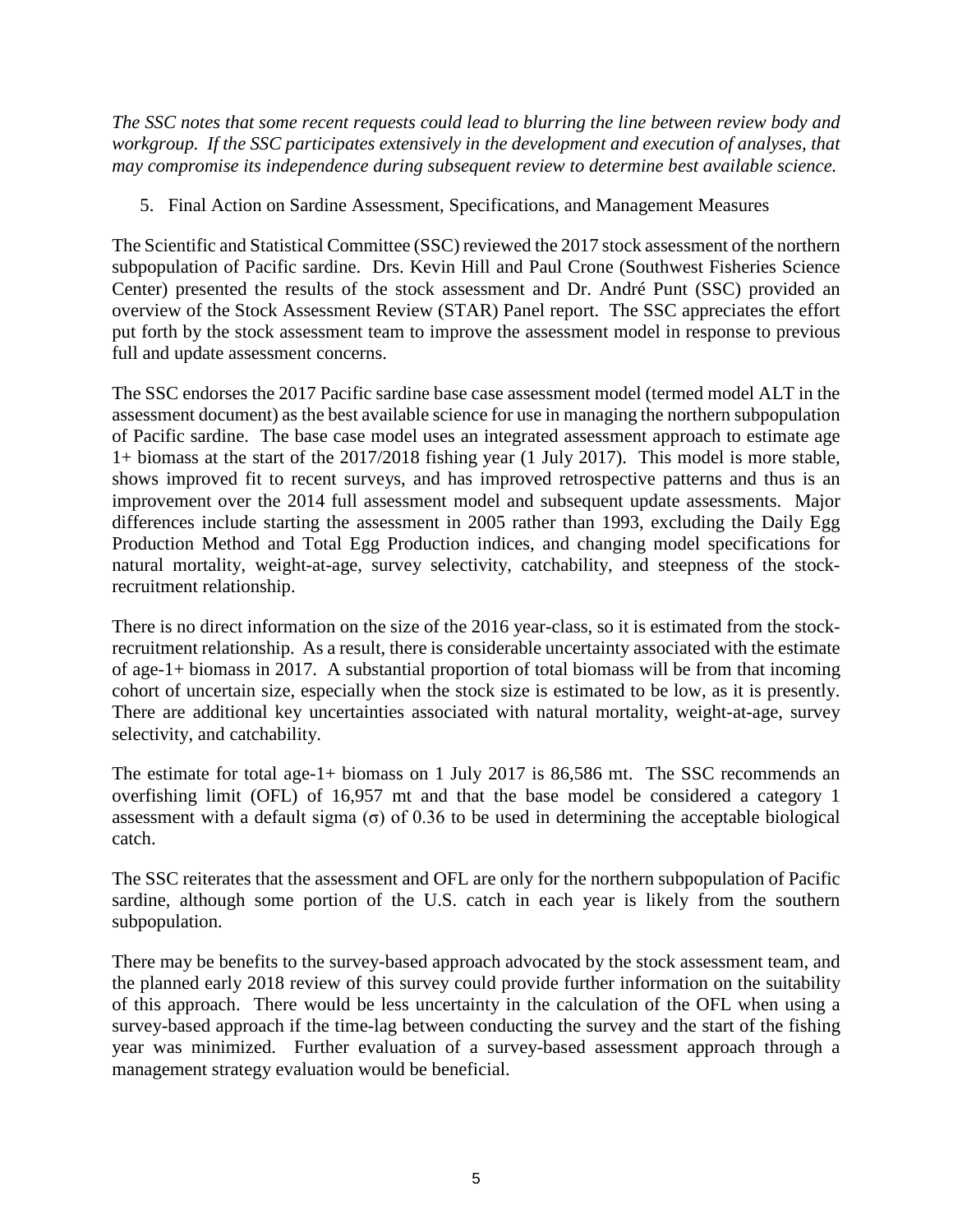#### *SSC Notes:*

*The 2017 base assessment uses catch and biological samples from three fleets, a southern MexCal fleet operating in two separate seasons and a non-seasonal northern PNW fleet, and a single ATM survey index of abundance (estimates and age compositions) from 2006 to 2016. Seasonal selectivity patterns were modeled for the MexCal fleet to better capture changes in availability at size (or age) due to migration, and an annual selectivity pattern was modeled for the PNW fleet. The ATM survey includes seasonal abundance observations in some years, and all age 1+ fish were assumed to be fully selected by the survey. The model was fit to the catch, survey abundance index, and age composition data from the three fleets and the survey.* 

*The sardine STAT has indicated a preference for future assessments to be survey-based, where the main sources of data will be the summer ATM survey estimate and associated age-composition information to project age-1+ sardine to the start of the following fishing year. Although a potentially feasible approach in principle, the SSC agrees that further methodological developments and review will be needed, as indicated in the STAR Panel report, to resolve interim population dynamics during the one-year time lag between the most recent survey observations and estimates of age-1+ stock status for use in management.*

*The main sources of uncertainty in the assessment include:* 

- *longevity and the associated change in the natural mortality rate (from*  $0.4yr^1$  *to*  $0.6yr^1$ *);*
- *the estimated low value (0.36) of steepness;*
- *sample sizes and treatment of empirical weight-at-age data from the fisheries and the ATM survey;*
- *stationarity of population weight-at-age (not time-varying);*
- *the use of a single, time-invariant age-length key to translate survey length compositions to age compositions;*
- *ATM survey selectivity parameterization;*
- *the survey estimate of catchability (1.1) is unrealistically high given some sardine are not available to the survey (e.g., beyond inshore extent of survey); and*
- *ongoing concerns in general about acoustic species identification, target strength estimation, and boundary zone (sea floor, surface, and shore) observations associated with the ATM survey.*

*Changing the parameterization of the ATM survey selectivity from the base model assumption that it is uniform for fish age-1and older to a logistic function similar to that used in recent assessments changes the age-1+ biomass from 86,586 mt to 153,020 mt. The SSC recommends further investigation into the parameterization of survey selectivity.*

*The SCC notes that a substantial proportion (0.33 on average over the most recent 5 years) of that biomass estimate used for management is expected to come from the stock recruitment relationship (i.e., age-0 fish the previous year).*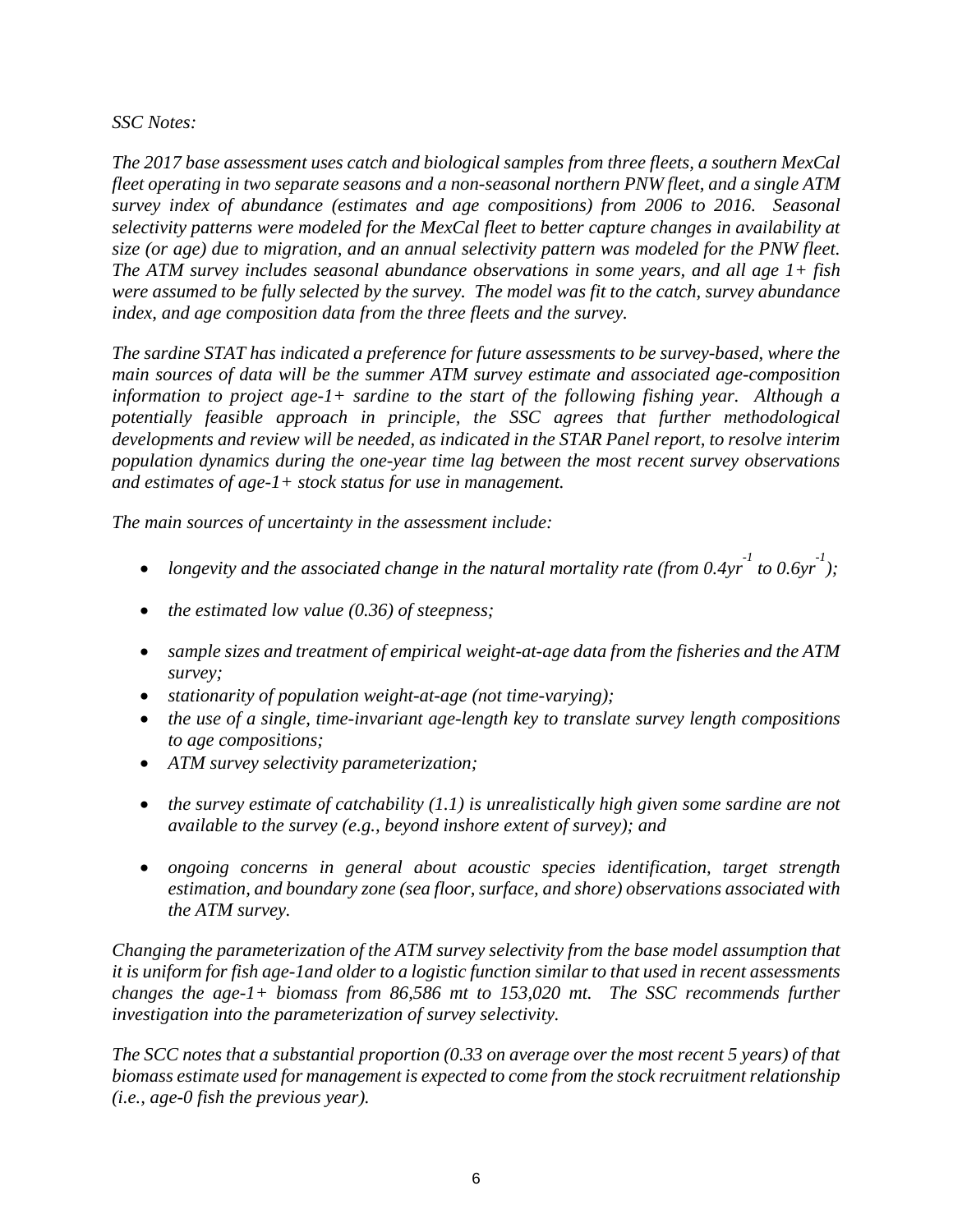*The approach for using empirical weight-at-age that is done for North Pacific pollock could be a viable option for the sardine assessment.* 

*A table that reports the proportion of the population at age-1 would be a beneficial addition for evaluating how influential the unknown incoming age-1 year class is when projecting to total age-1+ biomass on July 1 for management purposes.*

*Catchability estimates may be volatile when conducting new or update assessments with new survey data, which could potentially pose a problem with update assessments. Inclusion of a prior on catchability in an update assessment is something that the SSC would consider if it was necessary to stabilize the model.*

*Consideration of key uncertainties, including the propagation of uncertainty in population dynamics, when projecting age-1+ biomass to the year following the ATM survey should be included in future evaluations of the performance of survey-based assessment approaches.* 

3. Methodology Review Planning

The Scientific and Statistical Committee (SSC) endorses the request for a Council-sponsored Coastal Pelagic Species (CPS) Methodology Review planned for early 2018. The request was presented by Mr. Dale Sweetnam (Southwest Fisheries Science Center; SWFSC) and focuses on the acoustic trawl method (ATM) survey for assessing CPS [\(Agenda Item G.3.a, SWFSC Report,](http://www.pcouncil.org/wp-content/uploads/2017/03/G3a_SWFSC_Rpt_Apr2017BB.pdf)  [April 2017\)](http://www.pcouncil.org/wp-content/uploads/2017/03/G3a_SWFSC_Rpt_Apr2017BB.pdf). The SSC notes that this document includes a comprehensive list of topics to be addressed. The SSC CPS Subcommittee will work with the SWFSC and advisory bodies to develop meeting-specific Terms of Reference and identify specific topics to be addressed at the meeting.

The SSC recommends that the list of topics to be considered during the review meeting be expanded to include any revision to the method discussed during the February 2017 Pacific Sardine Stock Assessment Review Panel [\(Agenda Item G.5.a, STAR Panel Report, April 2017\)](http://www.pcouncil.org/wp-content/uploads/2017/03/G5a_STAR_Panel_Rpt_Apr2017BB.pdf) for projecting the results of the ATM survey forward to enable computation of overfishing limits. The 2011 review focused on Pacific sardine, but the 2018 review should place more emphasis on other CPS species, in particular the central subpopulation of northern anchovy.

Review the Draft, "Implementing a Next Generation Stock Assessment Enterprise: An Update to NOAA Fisheries' Stock Assessment Improvement Plan"

*NOTE: The SSC discussed this item to prepare the following report to be submitted in the advance June 2017 Council briefing book. This item is labeled Agenda Item C.5.a, SSC Report, June 2017 in the June briefing book.*

The Scientific and Statistical Committee (SSC) reviewed the draft document "Implementing A Next Generation Stock Assessment Enterprise: An Update to NOAA Fisheries' Stock Assessment Improvement Plan" (Agenda Item C.5, Attachment 1, June 2017). Unlike the previous Stock Assessment Improvement Plan, which included tactical suggestions that resulted in changes to procedures, the current document takes a higher-level view with fewer details that could be implemented.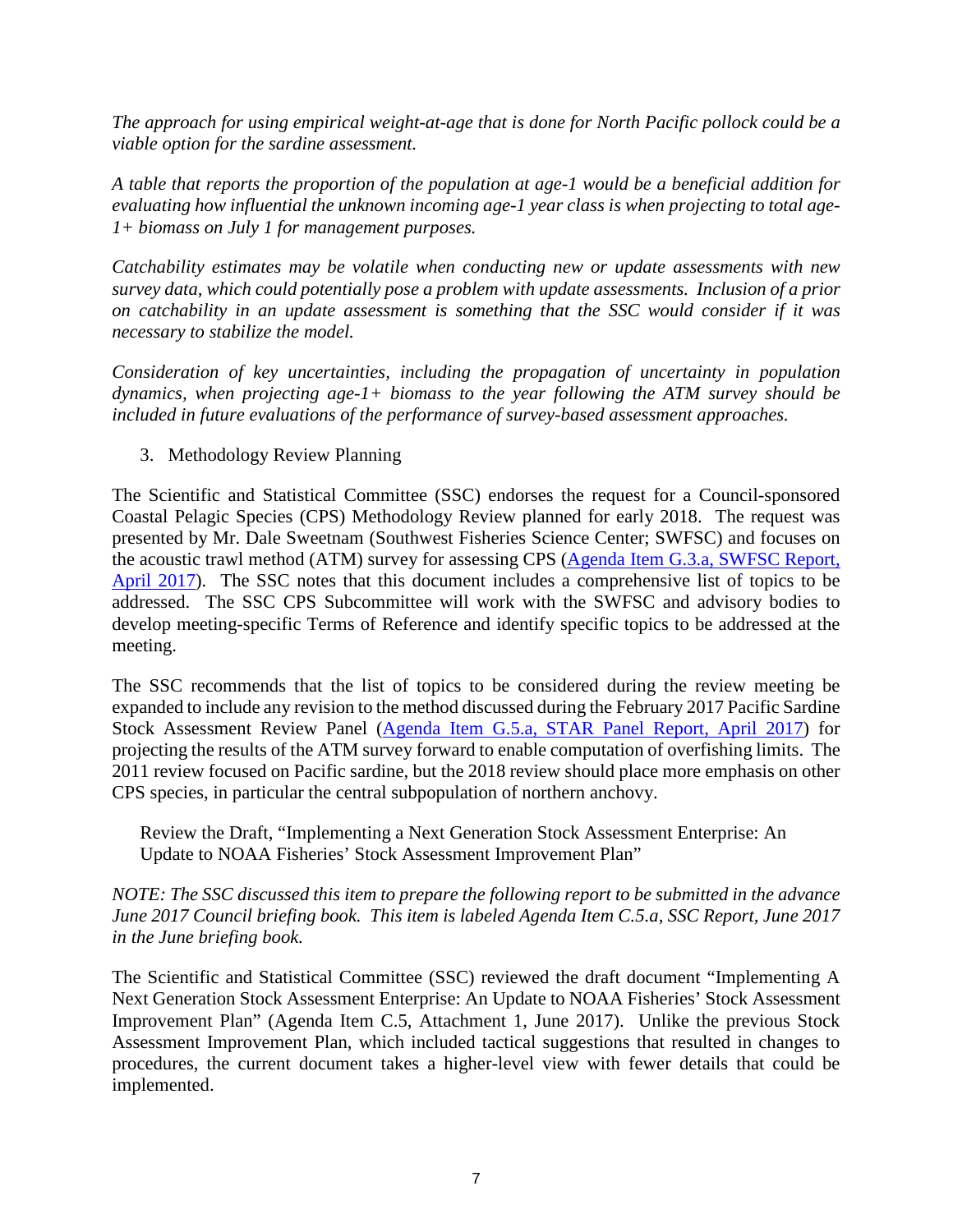Although many aspects of the current plan are likely to improve future stock assessments, other parts of the plan need more clarification. While social and economic data and analyses have an important role in fisheries management to evaluate impacts, it is unclear how social and economic data can be directly used within stock assessments as opposed to Management Strategy Evaluations. The role of social and economic data and analyses needs to be more clearly defined and examples of potential use provided, or else their inclusion in the plan should be reconsidered. The plan also describes new approaches to characterize stock assessment uncertainty to assist in decision-making. The plan should include discussion of how the outcomes of new approaches such as ensemble modeling could be used within the context of Council decision making and how this will lead to demonstrable benefits in management outcomes.

The plan notes that the number of assessments desired generally exceeds the capacity of the system to produce them. To address this issue, the plan should put greater emphasis on training and retention of stock assessment scientists, as the number of qualified scientists limits the quantity and quality of assessments. One of the major successes of the original stock assessment improvement plan was to train highly-skilled assessment scientists, many of whom consequently joined stock assessment programs throughout the nation.

Streamlining the assessment and review process is another solution for increasing the number of stock assessments conducted. However the current review process appears to be working reasonably well for the Pacific region with respect to the number of assessments and thoroughness of review. Streamlining the process may be beneficial, but should not come at the expense of assessment quality and review thoroughness.

The plan could be improved by more careful use of terminology. For example, the term "process error" is not carefully defined, and is used in places to refer to model uncertainty. Another example is the use of the terms "operational models" and "research models." The practice of doing benchmark or full assessments followed by one or more update assessments is well established at PFMC. It is unclear how the distinction between operational and research models relates to benchmark and update assessments, nor is it clear how making this distinction would help to streamline the assessment process. The SSC also notes that collaboration on stock assessments includes organizations beyond those listed in the plan, such as states and tribal partners, and that these partners also provide data for inclusion in assessments.

Finally, although the majority of the plan is aimed at strategic issues, some aspects of the plan have a more narrow and prescriptive focus than is desirable. In particular, Box 10.2, which addresses assessment terms of reference for the peer-review process, may be better handled regionally based on national standard guidelines, rather than in a strategic science plan. Similarly, the part of the document that provides details on scoring for stock assessment prioritization seems out of place in a science planning document.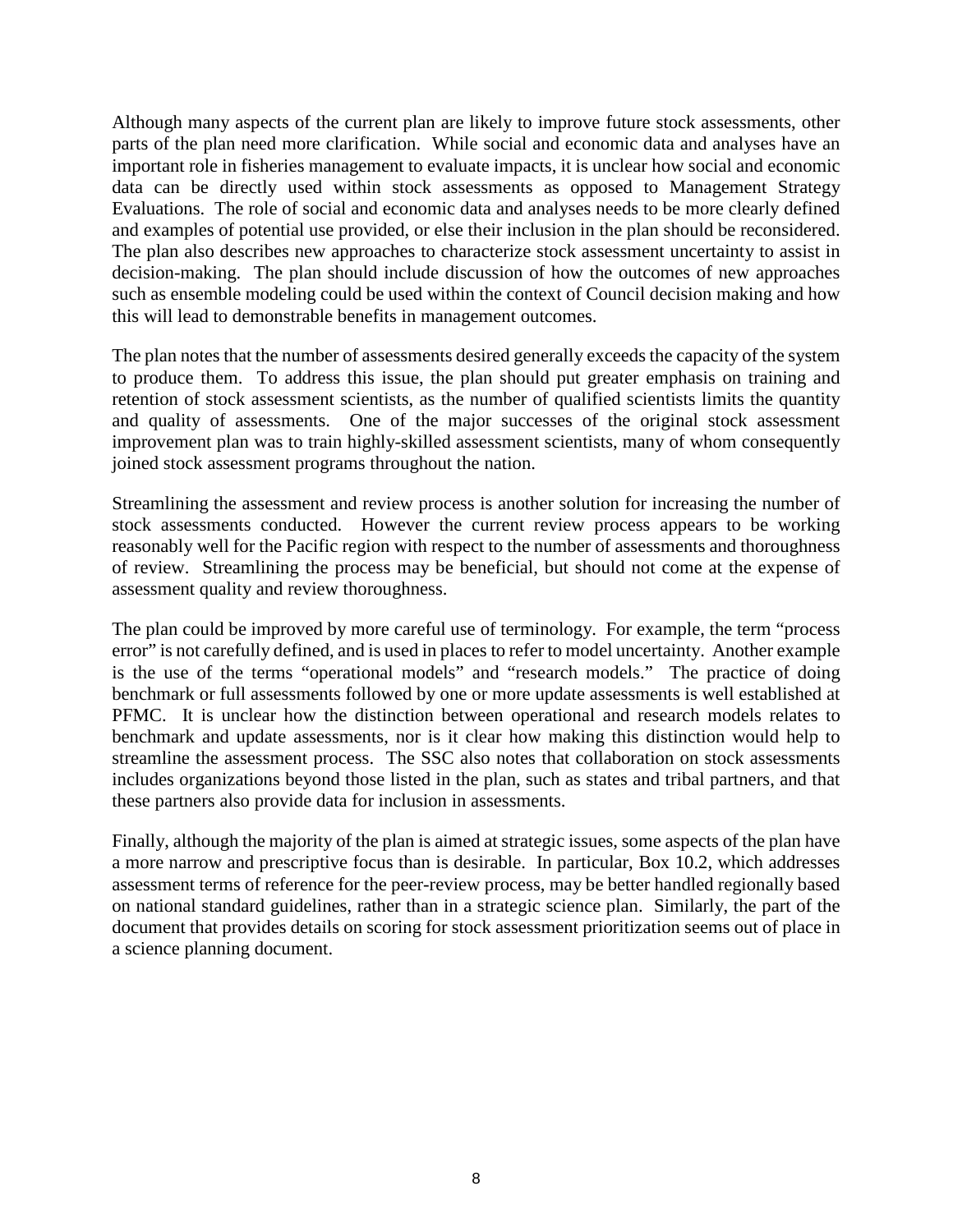| <b>Salmon</b>         | <b>Groundfish</b>              | <b>Coastal Pelagic</b><br><b>Species</b> | O<br><b>Highly</b><br><b>Migratory</b><br><b>Species</b> | <b>Economics</b>     | Ecosystem-<br><b>Based</b><br><b>Management</b> |
|-----------------------|--------------------------------|------------------------------------------|----------------------------------------------------------|----------------------|-------------------------------------------------|
| <b>Galen Johnson</b>  | <b>David</b><br><b>Sampson</b> | <b>André Punt</b>                        | <b>Kevin Piner</b>                                       | <b>Cameron Speir</b> | <b>Martin Dorn</b>                              |
| John Budrick          | Aaron Berger                   | Aaron Berger                             | Aaron Berger                                             | Michael Harte        | Evelyn Brown                                    |
| Alan Byrne            | John Budrick                   | Evelyn Brown                             | John Field                                               | Dan Holland          | John Field                                      |
| Owen Hamel            | <b>Martin Dorn</b>             | John Budrick                             | Michael Harte                                            | André Punt           | Michael Harte                                   |
| <b>Michael Harte</b>  | John Field                     | Alan Byrne                               | Dan Holland                                              | David Sampson        | Dan Holland                                     |
| Will<br>Satterthwaite | Owen Hamel                     | John Field                               | André Punt                                               |                      | Galen Johnson                                   |
| Cameron Speir         | André Punt                     | Owen Hamel                               | David<br>Sampson                                         |                      | Kevin Piner                                     |
|                       | Tien-Shui Tsou                 | Will<br>Satterthwaite                    |                                                          |                      | André Punt                                      |
|                       |                                | Tien-Shui Tsou                           |                                                          |                      | Will<br>Satterthwaite                           |
|                       |                                |                                          |                                                          |                      | Tien-Shui Tsou                                  |

# SSC Subcommittee Assignments, April 2017

**Bold** denotes Subcommittee Chairperson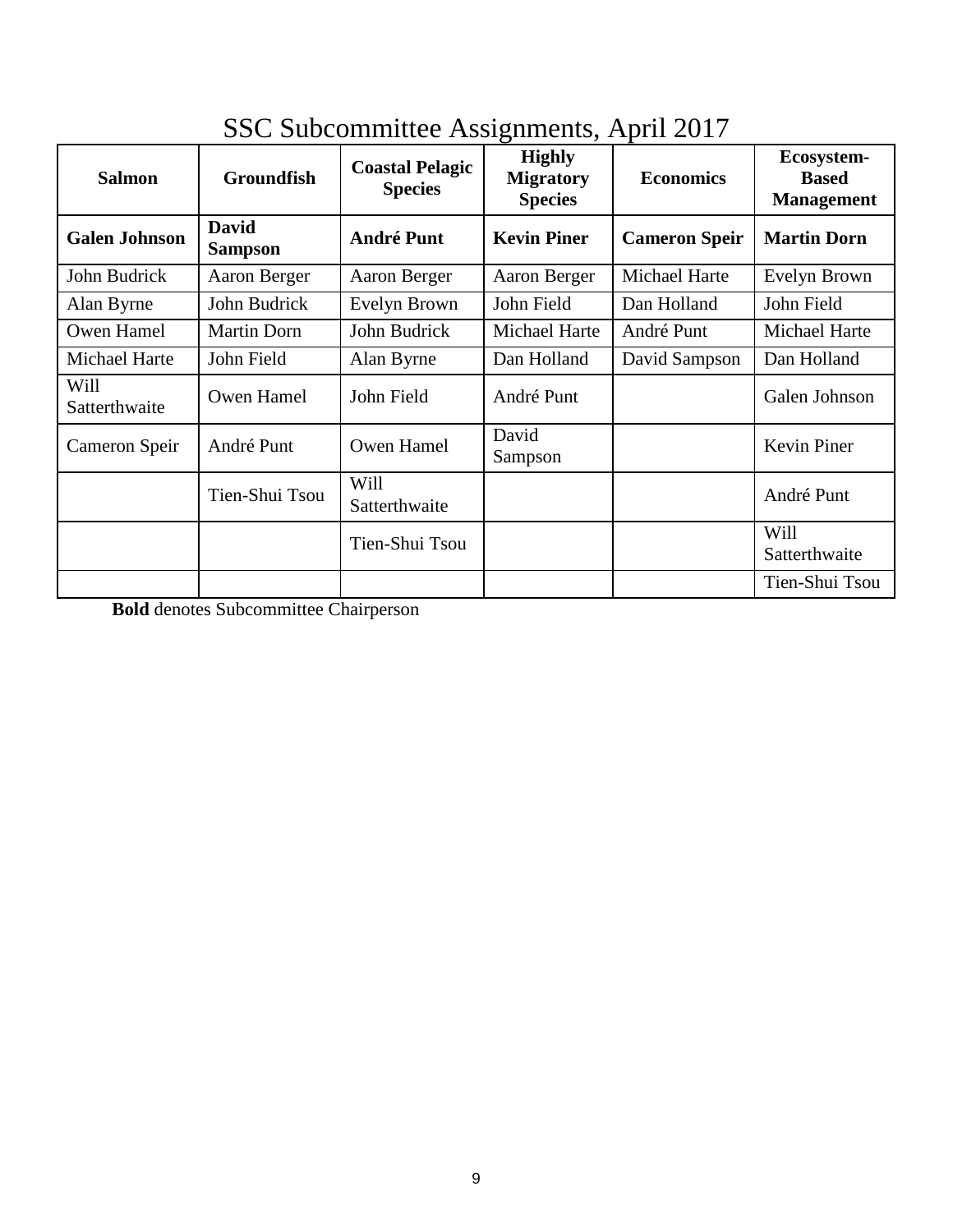| <b>Council Meeting Dates</b>             | <b>Location</b>                    | <b>Likely SSC Mtg Dates</b> | <b>Major Topics</b>                   |
|------------------------------------------|------------------------------------|-----------------------------|---------------------------------------|
| <b>March 7-14, 2017</b>                  | <b>Hilton Vancouver Washington</b> |                             | <b>Identify Salmon Management</b>     |
| Advisory Bodies may begin Tue, March 7   | 301 W. Sixth Street                |                             | Objectives (possible test             |
| Council Session may begin Wed, March 8   | Vancouver, WA 98660 USA            |                             | fishery alternatives)                 |
|                                          | Phone: 360-993-4500                | <b>Two-day SSC Session</b>  | Salmon Review/Pre I                   |
|                                          |                                    | Tue, March 7 Wed,           | Stock Prod., Hist. Catch Recon.       |
|                                          |                                    | March 8                     | <b>WS Reports</b>                     |
|                                          |                                    |                             | <b>CA Current IEA Report</b>          |
|                                          |                                    |                             | <b>Sablefish Ecosystem Indicators</b> |
|                                          |                                    |                             | <b>Identify New FEP Initiatives</b>   |
| April 6-12, 2017                         | DoubleTree by Hilton Sacramento    |                             | <b>Pacific Sardine Assessment</b>     |
| Advisory Bodies may begin Thurs, April 6 | 2001 Point West Way                | Two-day SSC Session         | <b>Salmon Methodology Topic</b>       |
| Council Session may begin Fri, April 7   | Sacramento, CA 95815               | Thu, April 6 - Fri, April 7 | Selection                             |
|                                          | Phone: 916-929-8855 or 1-800-      |                             | <b>Anchovy OFL Process</b>            |
|                                          | 686-3775                           |                             |                                       |
| June 7-14, 2017                          | DoubleTree by Hilton Spokane       |                             | <b>Pacific Mackerel Assessment</b>    |
| Advisory Bodies begin Wed, June 7        | <b>City Center</b>                 | One-day SSC GF Subcm        | <b>Groundfish Update Assessments</b>  |
| Council Session begins Fri, June 9       | 322 N. Spokane Falls Court         | Session                     | & Cowcod Catch Report                 |
|                                          | Spokane, WA 99201                  | Wed, June 7                 | 5-year IFQ Program Review             |
|                                          | Phone: 509-455-9600                | Two-day SSC Session         | 2019-2020 Groundfish Spex             |
|                                          |                                    | Thu, June 8 – Fri, June 9   | Planning                              |
|                                          |                                    |                             | <b>CCC</b> Meeting Update             |
| September 12-18, 2017                    | The Riverside Hotel                |                             | <b>Groundfish Assessments Review</b>  |
| Advisory Bodies may begin Tue, Sept 12   | 2900 Chinden Blvd                  |                             | 2019-2020 Groundfish Spex             |
| Council Session may begin Wed, Sept 13   | Boise, ID 83714                    | Two-day SSC Session         | <b>Groundfish Stock Assessment</b>    |
|                                          | Phone: 208-343-1871                | Tue, Sep 12 – Wed, Sep 13   | Methodology Review Topic              |
|                                          |                                    | Two-day SSC Ecosystem       | Selection                             |
|                                          |                                    | <b>Subcommittee Session</b> | <b>Groundfish EFH Analyses</b>        |
|                                          |                                    | Thu, Sep 14 - Fri, Sep 15   | Off-year Science Improvements         |
|                                          |                                    |                             | Salmon Methodology Topic              |
|                                          |                                    |                             | Priorities                            |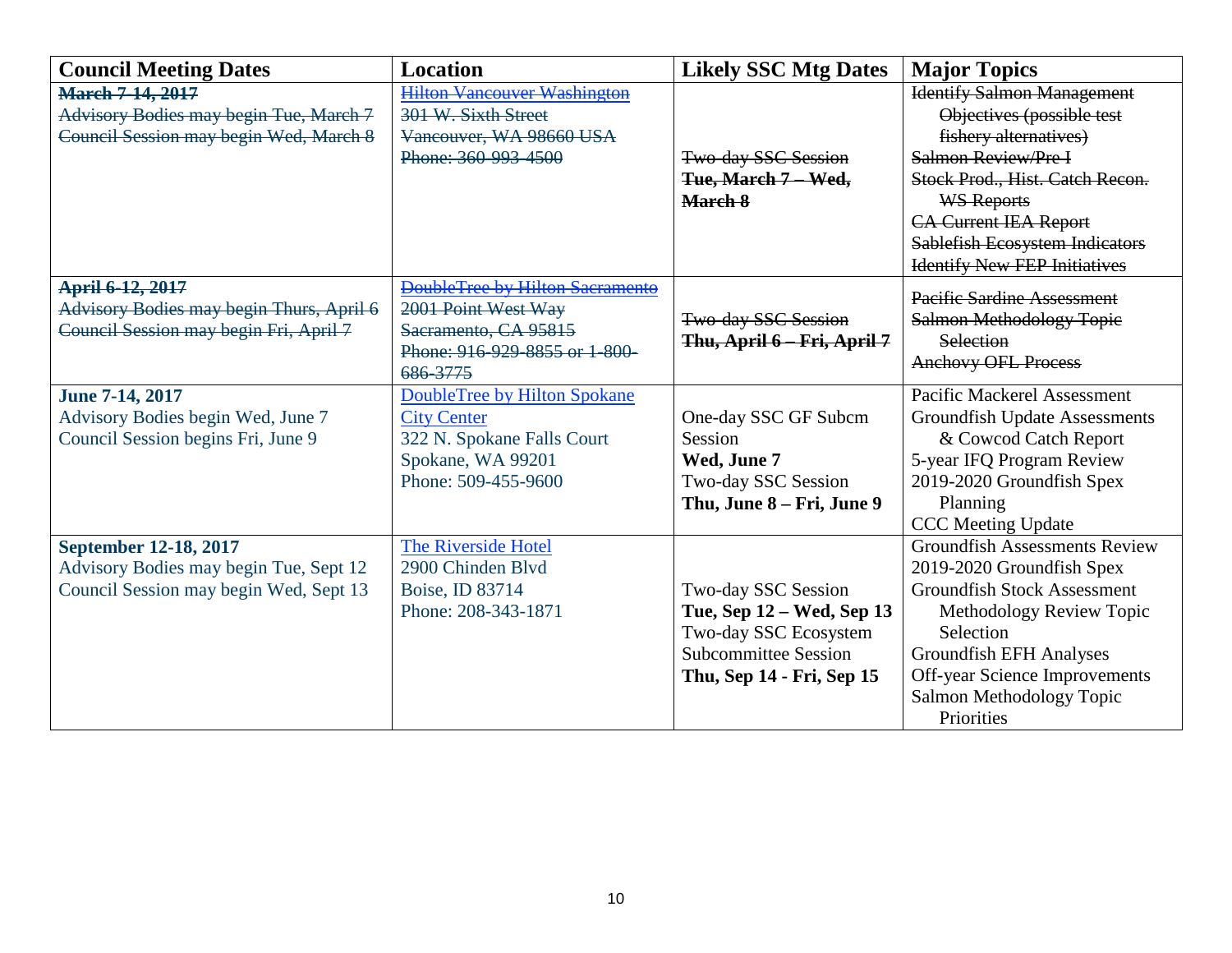| <b>November 14-20, 2017</b>           | <b>Hilton Orange County/Costa Mesa</b> |                        | <b>CPS</b> Methodology Topic Selection |  |
|---------------------------------------|----------------------------------------|------------------------|----------------------------------------|--|
| Advisory Bodies may begin Tue, Nov 14 | 3050 Bristol Street                    |                        | <b>CPS SAFE</b>                        |  |
| Council Session may begin Wed, Nov 15 | Costa Mesa, CA 92626                   |                        | Groundfish Stock Assessments (if       |  |
|                                       | Phone: 714-540-7000                    | Two-day SSC Session    | needed) $&$ Rebuilding                 |  |
|                                       |                                        | Tue, Nov 14 – Wed, Nov | Analyses                               |  |
|                                       |                                        | 15                     | 2019-2020 Groundfish Spex              |  |
|                                       |                                        |                        | <b>Groundfish Stock Assessment</b>     |  |
|                                       |                                        |                        | Methodology Topic Priorities           |  |
|                                       |                                        |                        | Salmon Methodology Review              |  |
|                                       |                                        |                        | <b>Research Planning</b>               |  |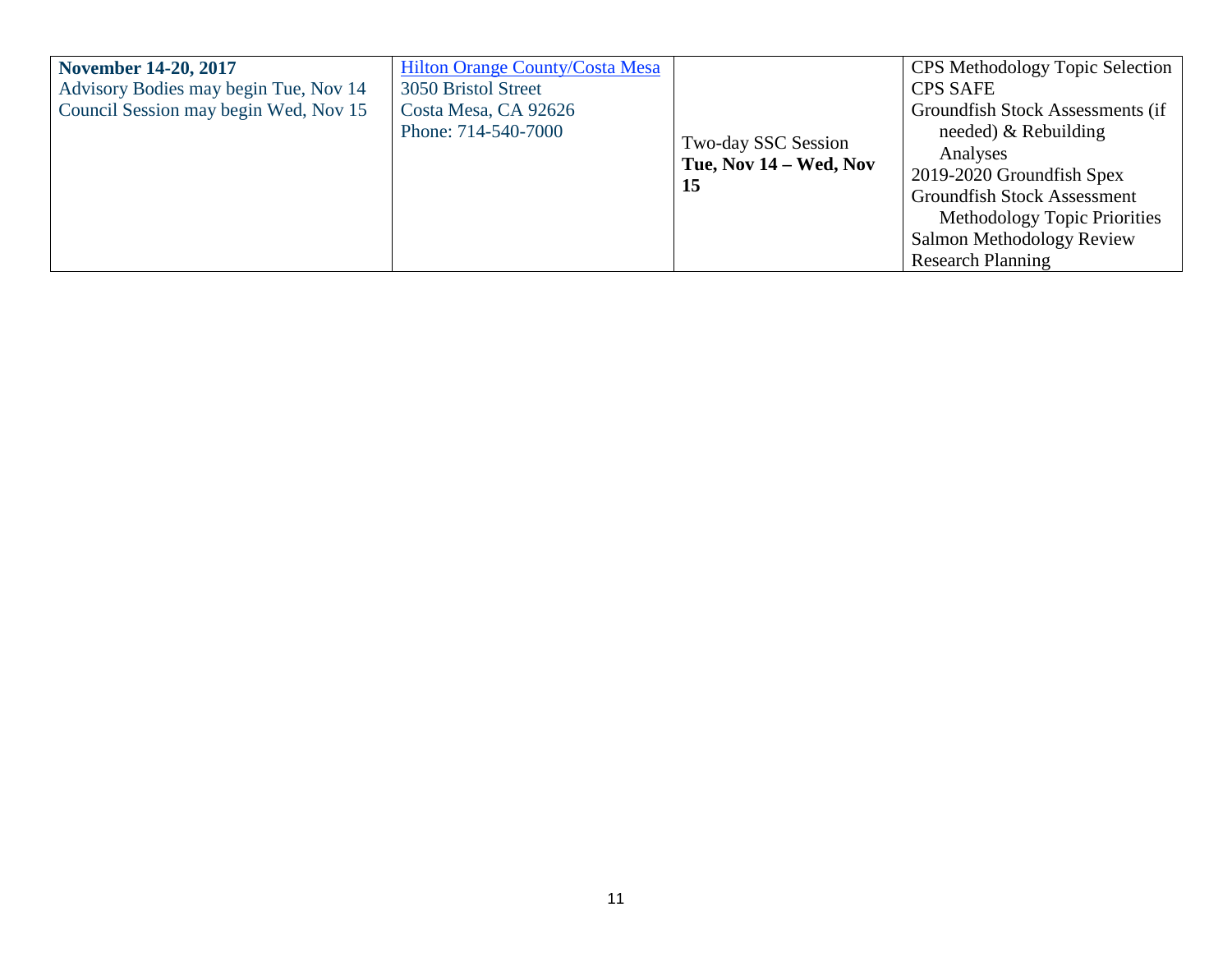|                         | Proposed Workshops and SSC Subcommittee Meetings for 2017 and 2018      |                        |                                          |                                                     |                                                       |                          |                      |  |
|-------------------------|-------------------------------------------------------------------------|------------------------|------------------------------------------|-----------------------------------------------------|-------------------------------------------------------|--------------------------|----------------------|--|
|                         | <b>Workshop/Meeting</b>                                                 | <b>Potential Dates</b> | Sponsor/<br><b>Tentative</b><br>Location | <b>SSC Reps.</b>                                    | <b>Additional</b><br><b>Reviewers</b>                 | AB Reps.                 | <b>Council Staff</b> |  |
| $\mathbf{1}$            | <b>Sardine Assessment Review</b>                                        | Feb. 21-24             | Council/<br>La Jolla, CA                 | Punt (Chair),<br>Satterthwaite, and<br><b>Brown</b> | $2$ CIE                                               | CPSMT<br>CPSAS           | Griffin              |  |
| $\overline{2}$          | <b>Groundfish Pre-Assessment</b><br>Workshop                            | Mar. 21-22             | Council/<br>Portland, OR                 | Hamel (Chair),<br><b>GF</b> Subcommittee            | None                                                  | <b>GMT</b><br><b>GAP</b> | <b>DeVore</b>        |  |
| $\overline{\mathbf{3}}$ | <b>CPS Methodology Review</b>                                           | Apr. 17-18             | Council/<br>La Jolla, CA                 | Punt (Chair),<br>Hamel, + Brown                     | $1 - or 2$ CIE + SWFSC<br><b>Assessment Scientist</b> | <b>CPSMT</b><br>CPSAS    | Griffin              |  |
| $\overline{\mathbf{4}}$ | P. Mackerel Update Review                                               | $\text{May-1}$         | Webinar                                  | <b>CPS Subcommittee</b>                             | <b>None</b>                                           | CPSMT<br>CPSAS           | Griffin              |  |
| 5                       | 5-year IFQ Program Review                                               | May 24-25              | Council/<br>Seattle, WA                  | GF & Economics<br>Subcommittees                     | None                                                  | None                     | Seger                |  |
| 6                       | Groundfish Update<br>Assessments & Cowcod<br><b>Catch Report Review</b> | June 7                 | Council/<br>Spokane, WA                  | <b>GF</b> Subcommittee                              | None                                                  | <b>GMT</b><br>GAP        | DeVore               |  |
| $\overline{7}$          | Lingcod & Yelloweye<br><b>STAR Panel</b>                                | June 26-30             | Council/<br>Seattle, WA                  | Sampson (Chair) +<br>Piner                          | 2 CIE                                                 | <b>GMT</b><br><b>GAP</b> | <b>DeVore</b>        |  |
| 8                       | Yellowtail RF & POP<br><b>STAR Panel</b>                                | July 10-14             | Council/<br>Seattle, WA                  | Field $(Chair) +$<br><b>Budrick</b>                 | 2 CIE                                                 | <b>GMT</b><br><b>GAP</b> | DeVore               |  |
| $\boldsymbol{9}$        | Blue/Deacon RF & CA<br>Scorp. STAR Panel                                | <b>July 24-28</b>      | Council/<br>Santa Cruz,<br>CA            | Dorn $(Chair) +$<br>Hamel                           | 2 CIE                                                 | <b>GMT</b><br><b>GAP</b> | <b>DeVore</b>        |  |